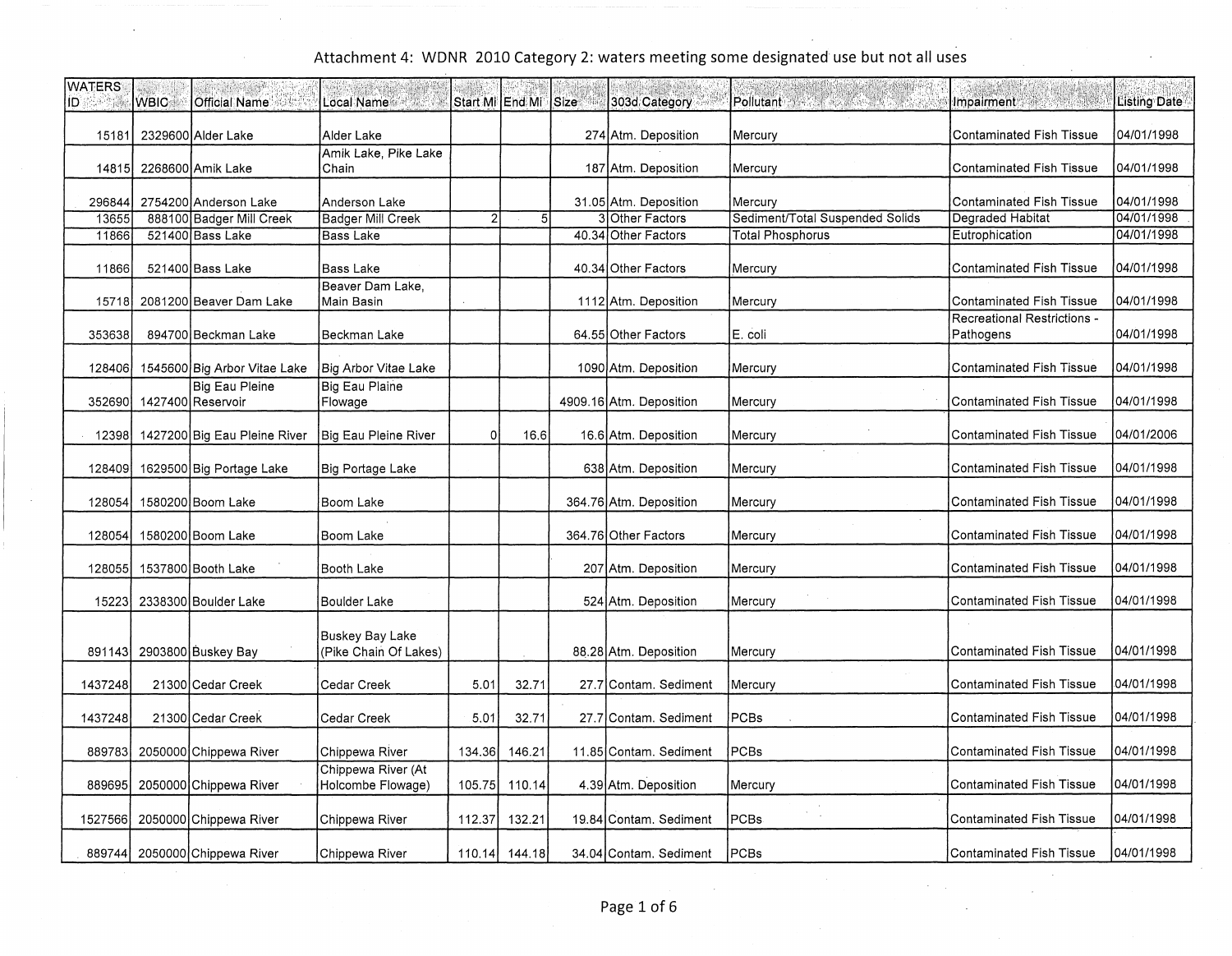| <b>WATERS</b> |             |                                |                                       |          |                      |          |                          |                                   |                                                           |              |
|---------------|-------------|--------------------------------|---------------------------------------|----------|----------------------|----------|--------------------------|-----------------------------------|-----------------------------------------------------------|--------------|
| ּטו           | <b>WBIC</b> | <b>Official Name</b>           | Local Name                            |          | Start Mi End Mi Size |          | 303d Category            | IPollutant ⊚                      | <b>Impairment</b>                                         | Listing Date |
|               |             |                                | Chippewa River (At                    |          |                      |          |                          |                                   |                                                           |              |
| 889695        |             | 2050000 Chippewa River         | Holcombe Flowage)                     | 105.75   | 110.14               |          | 4.39 Contam. Sediment    | <b>PCBs</b>                       | Contaminated Fish Tissue,<br><b>Contaminated Sediment</b> | 04/01/1998   |
| 18789         |             | 2066300 Clack Creek            | Clack Creek                           | $\Omega$ | 3.34                 |          | 3.34 Habitat/Physical    | Sediment/Total Suspended Solids   | Degraded Habitat                                          | 04/01/2002   |
|               |             |                                |                                       |          |                      |          |                          |                                   | Elevated Water                                            |              |
| 18789         |             | 2066300 Clack Creek            | Clack Creek                           | 0        | 3.34                 |          | 3.34 Habitat/Physical    | Elevated Water Temperature        | Temperature                                               | 04/01/2002   |
| 18070         |             | 97700 Clark Lake               | Clark Lake                            |          |                      |          | 865.13 Contam. Sediment  | PCBs                              | <b>Contaminated Sediment</b>                              | 04/01/1998   |
| 15336         |             | 2398300 Crazy Horse Creek      | Crazy Horse Creek                     | 0        | 6 <sup>1</sup>       |          | 6NPS                     | Sediment/Total Suspended Solids   | Degraded Habitat                                          | 04/01/1998   |
| 13876         |             | 950900 Culver Br               | Culver Br.                            | 2.3      | 4.24                 | 1.94 NPS |                          | Sediment/Total Suspended Solids   | <b>Degraded Habitat</b>                                   | 04/01/1998   |
| 16740         |             | 2460500 Deer Lake              | Deer Lake (T36n<br>R15w S23-13)       |          |                      |          | 16 Atm. Deposition       | Mercury                           | <b>Contaminated Fish Tissue</b>                           | 04/01/1998   |
| 13544         |             | 1286500 Dutch Hollow Lake      | Dutch Hollow Lake                     |          |                      |          | 210 Atm. Deposition      | Mercury                           | <b>Contaminated Fish Tissue</b>                           | 04/01/1998   |
| 891075        |             | 2902900 Eagle Lake             | Eagle Lake (Pike<br>Chain Of Lakes)   |          |                      |          | 163.42 Atm. Deposition   | Mercury                           | Contaminated Fish Tissue                                  | 04/01/1998   |
|               |             |                                | Eagle Lake (Eagle                     |          |                      |          |                          |                                   |                                                           |              |
| 128460        |             | 1600200 Eagle Lake             | Chain)                                |          |                      |          | 572 Atm. Deposition      | Mercury                           | Contaminated Fish Tissue                                  | 04/01/1998   |
| 890792        |             | 651600 Emily Lake              | Emily Lake                            |          |                      |          | 183.29 Atm. Deposition   | Mercury                           | <b>Contaminated Fish Tissue</b>                           | 04/01/1998   |
| 128475        |             | 2762200 Forest Lake            | Goose (Forest) Lake                   |          |                      |          | 466 Atm. Deposition      | Mercury                           | <b>Contaminated Fish Tissue</b>                           | 04/01/1998   |
| 14420         |             | 1802900 French Creek           | <b>French Creek</b>                   | 01       | Δ                    |          | 4 INPS                   | Sediment/Total Suspended Solids   | <b>Elevated Water</b><br>Temperature                      | 04/01/1998   |
|               |             |                                | Linn/Robinson Public                  |          |                      |          |                          |                                   | Recreational Restrictions -                               |              |
| 1452787       |             | 758300 Geneva Lake             | Beach - Geneva L.                     | $\Omega$ | 0.36                 |          | 0.36 Other Factors       | E. coli                           | Pathogens                                                 | 04/01/2006   |
| 11907         |             | 523300 Gilas Lake              | Gilas Lake                            |          |                      |          | 135 Atm. Deposition      | Mercury                           | <b>Contaminated Fish Tissue</b>                           | 04/01/1998   |
| 18786         |             | 2064600 Gilbert Creek          | Gilbert Creek                         | οI       | 10.45                |          | 10.45 Habitat/Physical   | Sediment/Total Suspended Solids   | Degraded Habitat                                          | 04/01/2002   |
|               |             |                                |                                       |          |                      |          |                          |                                   | <b>Elevated Water</b>                                     |              |
| 18786         |             | 2064600 Gilbert Creek          | Gilbert Creek                         | $\Omega$ | 10.45                |          | 10.45 Habitat/Physical   | <b>Elevated Water Temperature</b> | Temperature                                               | 04/01/1998   |
| 9675          |             | 299200 Grass Lake              | Grass Lake<br>(Cloverleaf Chain)      |          |                      |          | 87 Atm. Deposition       | Mercury                           | Contaminated Fish Tissue                                  | 04/01/1998   |
|               |             |                                | Hart Lake (Pike Chain                 |          |                      |          |                          |                                   |                                                           |              |
| 891109        |             | 2903200 Hart Lake              | Of Lakes)                             |          |                      |          | 256.87 Atm. Deposition   | Mercury                           | <b>Contaminated Fish Tissue</b>                           | 04/01/1998   |
| 18532         |             | 887800 Henry Creek             | <b>Henry Creek</b>                    | οl       | 0.98                 |          | 0.98 NPS                 | Sediment/Total Suspended Solids   | Degraded Habitat                                          | 04/01/1998   |
| 889635        |             | 2184900 Holcombe Flowage       | Holcombe Flowage<br>South             |          |                      |          | 1338.83 Contam. Sediment | Mercury                           | Contaminated Fish Tissue                                  | 04/01/1998   |
|               |             |                                |                                       |          |                      |          |                          |                                   |                                                           |              |
|               |             | 18659 2184900 Holcombe Flowage | Holcombe Flowage-<br>HWY 27 Embayment |          |                      |          | 984.58 Atm. Deposition   | Mercury                           | Contaminated Fish Tissue                                  | 04/01/1998   |
|               |             |                                | Holcombe Flowage                      |          |                      |          |                          |                                   |                                                           |              |
| 889635        |             | 2184900 Holcombe Flowage       | South                                 |          |                      |          | 1338.83 Atm. Deposition  | Mercury                           | <b>Contaminated Fish Tissue</b>                           | 04/01/1998   |
|               |             | 15203 2334400 Island Lake      | Island Lake                           |          |                      |          | 1023 Atm. Deposition     | Mercury                           | <b>Contaminated Fish Tissue</b>                           | 04/01/1998   |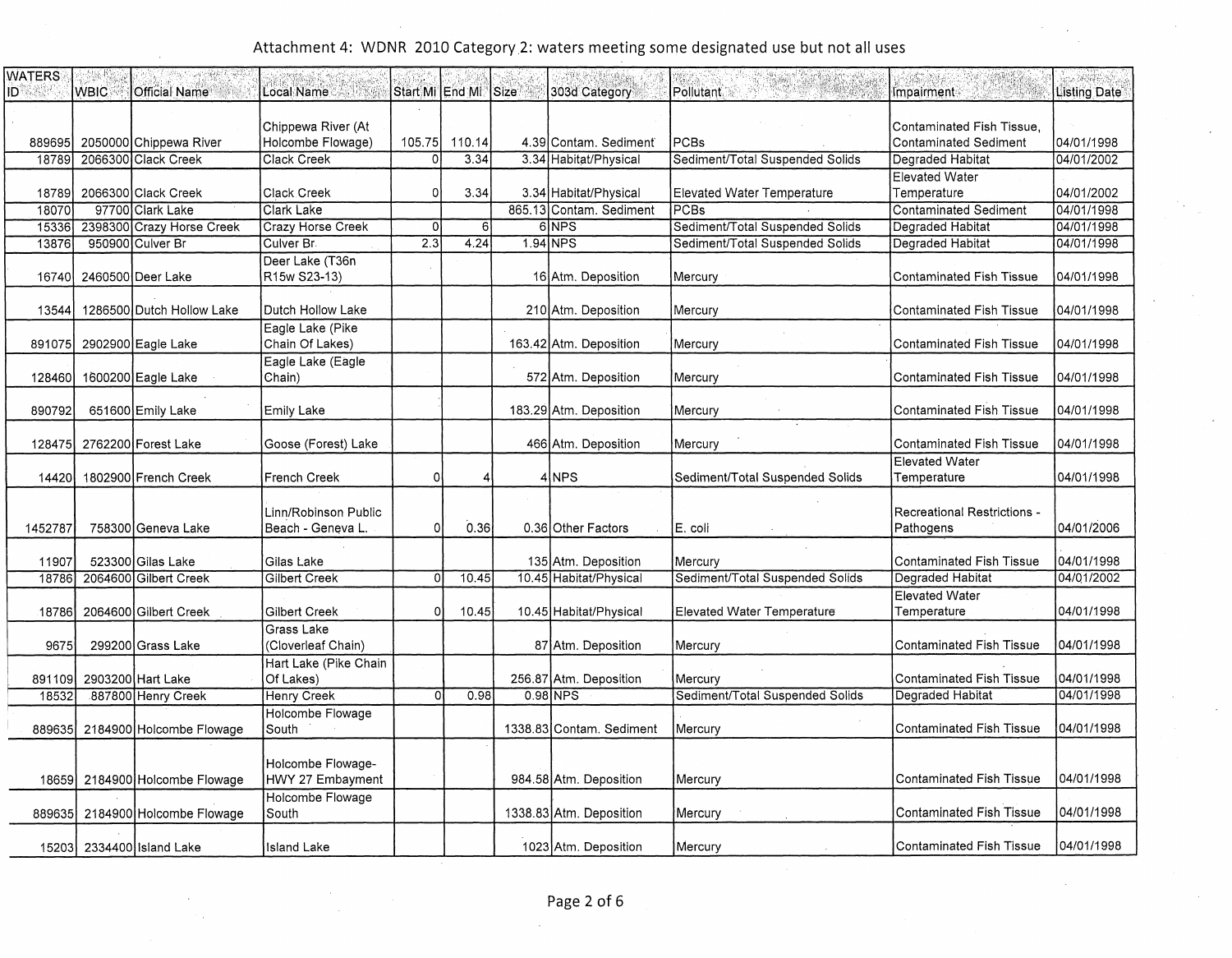| <b>WATERS</b><br>ID. | <b>WBIC</b> | Official Name                | <b>Local Name</b>                                   | Start MillEnd Mill Size |                |          | 303d Category           | Pollutant                       | Impairment                                      | <b>Listing Date</b> |
|----------------------|-------------|------------------------------|-----------------------------------------------------|-------------------------|----------------|----------|-------------------------|---------------------------------|-------------------------------------------------|---------------------|
| 423645               |             | 15800 Jackson Park Pond      | Jackson Park Pond                                   |                         |                |          | 7.36 Contam, Sediment   | PCBs                            | <b>Contaminated Fish Tissue</b>                 | 04/01/1998          |
| 18043                |             | 78200 Killsnake River        | Killsnake River                                     | οl                      | 19.73          |          | 19.73 Contam. Sediment  | PCBs                            | <b>Contaminated Fish Tissue</b>                 | 04/01/1998          |
| 15625                |             | 2056800 Knights Creek        | Knights Creek                                       | $\Omega$                | 8 <sup>1</sup> |          | 8 PS/NPS Blend          | Sediment/Total Suspended Solids | Degraded Habitat                                | 04/01/2002          |
| 15460                |             | 2399700 Lake Chippewa        | Lake Chippewa                                       |                         |                |          | 14135.4 Atm. Deposition | Mercury                         | <b>Contaminated Fish Tissue</b>                 | 04/01/1998          |
| 1452427              |             | 20 Lake Michigan             | Bender Beach (L.<br>Michigan)                       |                         |                |          | 0.47 Other Factors      | E. coli                         | Recreational Restrictions -<br>Pathogens        | 04/01/2006          |
| 1452935              |             | 20 Lake Michigan             | Sunset Beach -<br>Sturgeon Bay (L.<br>Michigan)     |                         |                |          | 0.55 Other Factors      | E. coli                         | Recreational Restrictions -<br>Pathogens        | 04/01/2006          |
| 1452664              |             | 20 Lake Michigan             | General King Beach<br>(L. Michigan)                 |                         |                |          | 0.29 Other Factors      | E. coli                         | Recreational Restrictions -<br>Pathogens        | 04/01/2006          |
| 481532               |             | 20 Lake Michigan             | <b>Tietjen Beach-Doctors</b><br>Park, Lake Michigan |                         |                |          | 0.81 Other Factors      | E. coli                         | Recreational Restrictions -<br>Pathogens        | 04/01/1998          |
| 1452613              |             | 20 Lake Michigan             | Deland Park Beach (L.<br>Michigan)                  |                         |                |          | 0.58 Other Factors      | E. coli                         | <b>Recreational Restrictions -</b><br>Pathogens | 04/01/2006          |
| 1452363              |             | 20 Lake Michigan             | Atwater Beach, Lake<br>Michigan                     |                         |                |          | 0.65 Other Factors      | E. coli                         | Recreational Restrictions -<br>Pathogens        | 04/01/2006          |
| 891126               |             | 2903700 Lake Millicent       | Millicent Lake (Pike<br>Chain Of Lakes)             |                         |                |          | 182.69 Atm. Deposition  | Mercury                         | <b>Contaminated Fish Tissue</b>                 | 04/01/1998          |
| 127977               |             | 1515400 Lake Mohawksin       | Lake Mohawksin                                      |                         |                |          | 1515.05 Atm. Deposition | Mercury                         | <b>Contaminated Fish Tissue</b>                 | 04/01/1998          |
| 127978               |             | 1516500 Lake Nokomis         | Lake Nokomis                                        |                         |                |          | 2433 Atm. Deposition    | Mercury                         | <b>Contaminated Fish Tissue</b>                 | 04/01/1998          |
|                      |             |                              | Middle River Beach,                                 |                         |                |          |                         |                                 | Recreational Restrictions -<br>Pathogens        | 04/01/2008          |
| 1489001              |             | 2751220 Lake Superior        | Lake Superior<br><b>Brule River State</b>           |                         |                |          | 0.5 Other Factors       | E. coli                         | <b>Recreational Restrictions -</b>              |                     |
| 1452476              |             | 2751220 Lake Superior        | Forest Beach #3                                     |                         |                |          | 0.69 Other Factors      | E. coli                         | Pathogens                                       | 04/01/2006          |
|                      |             |                              |                                                     |                         |                |          |                         |                                 | Recreational Restrictions -                     |                     |
| 1487383              |             | 2751220 Lake Superior        | Amnicon River Beach                                 |                         |                |          | 0.25 Other Factors      | E. coli                         | Pathogens                                       | 04/01/2008          |
|                      |             |                              | <b>Brule River State</b>                            |                         |                |          |                         |                                 | Recreational Restrictions -                     |                     |
| 1452451              |             | 2751220 Lake Superior        | Forest Beach #2                                     |                         |                |          | 0.36 Other Factors      | E. coli                         | Pathogens                                       | 04/01/2006          |
| 11661                |             | 803700 Lake Waubesa          | Lake Waubesa                                        |                         |                |          | 2074.53 Atm. Deposition | Mercury                         | Contaminated Fish Tissue                        | 04/01/1998          |
| 13883                |             | 953900 Leggett Creek         | Leggett Creek                                       | 91                      | 16.62          |          | 7.62 PS/NPS Blend       | Sediment/Total Suspended Solids | Degraded Habitat                                | 04/01/1998          |
| 15571                |             | 2048000 Little Bear Creek    | Little Bear Creek                                   | ol                      | 4.35           |          | 4.35 PS/NPS Blend       | Sediment/Total Suspended Solids | <b>Degraded Habitat</b>                         | 04/01/1998          |
| 18839                |             | 2151400 Little Hay Creek     | Little Hay Creek                                    | $\overline{0}$          | 2.14           | 2.14 NPS |                         | <b>Total Phosphorus</b>         | Low DO                                          | 04/01/1998          |
| 18839                |             | 2151400 Little Hay Creek     | Little Hay Creek                                    | οl                      | 2.14           | 2.14 NPS |                         | Sediment/Total Suspended Solids | Low DO, Elevated Water<br>Temperature           | 04/01/1998          |
|                      |             |                              |                                                     |                         |                |          |                         |                                 |                                                 |                     |
| 128544               |             | 1602300 Long Lake            | Long Lake                                           |                         |                |          | 872 Atm. Deposition     | Mercury                         | <b>Contaminated Fish Tissue</b>                 | 04/01/1998          |
|                      |             | 15522 2418600 Lost Land Lake | Lost Land Lake                                      |                         |                |          | 1304 Atm. Deposition    | Mercury                         | <b>Contaminated Fish Tissue</b>                 | 04/01/1998          |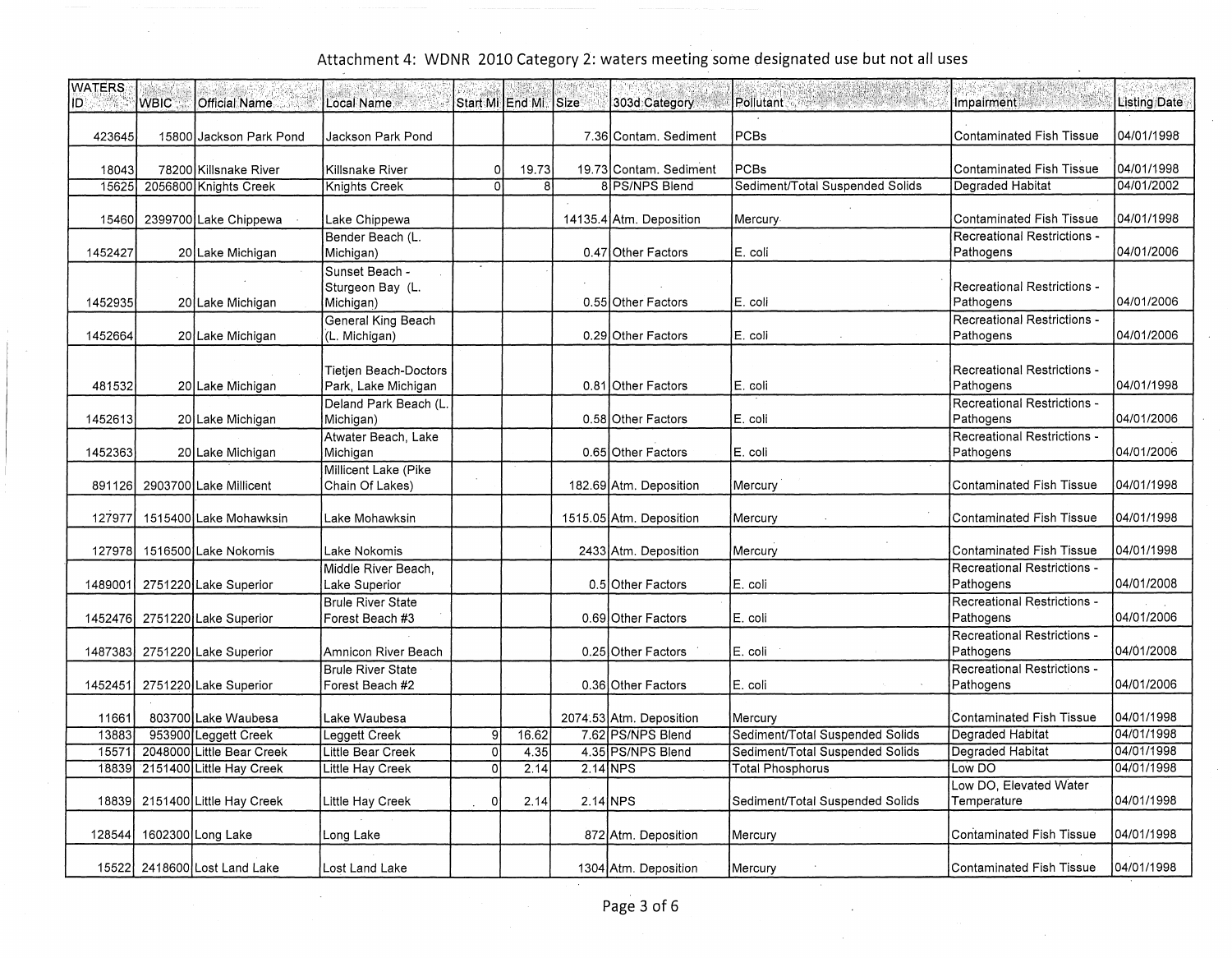| <b>WATERS</b><br><b>ID A STATE</b> | <b>WBIC</b> | <b>Official Name</b>                                | Local Name                                    |          | Start Mi End Mi Size |          | 303d Category           | WARRY PERSONAL<br>Pollutant     | 法确定实施证券<br>Impairment                    | Listing Date |
|------------------------------------|-------------|-----------------------------------------------------|-----------------------------------------------|----------|----------------------|----------|-------------------------|---------------------------------|------------------------------------------|--------------|
| 151791                             |             | 2329400 Manitowish Lake                             | Manitowish Lake                               |          |                      |          | 498 Atm. Deposition     | Mercury                         | <b>Contaminated Fish Tissue</b>          | 04/01/1998   |
| 13877                              |             | 951100 McPherson Branch                             | Mcpherson Branch                              | 1.5      | 3.83                 | 2.33 NPS |                         | Sediment/Total Suspended Solids | Degraded Habitat                         | 04/01/1998   |
|                                    |             |                                                     |                                               |          |                      |          |                         |                                 |                                          |              |
| 128218                             |             | 1611700 Medicine Lake                               | Medicine Lake                                 |          |                      |          | 372 Atm. Deposition     | Mercury                         | Contaminated Fish Tissue                 | 04/01/1998   |
| 887634                             |             | 1232200 Melancthon Creek                            | <b>Melancthon Creek</b>                       | 6.76     | 7.59                 |          | $0.83$ NPS              | Sediment/Total Suspended Solids | Degraded Habitat                         | 04/01/1998   |
| 312969                             |             | 609000 Menominee River                              | <b>Menominee River</b><br>Above Pier's George | 88.32    | 95.54                |          | 7.22 Contam, Sediment   | <b>PCBs</b>                     | <b>Contaminated Fish Tissue</b>          | 04/01/1998   |
| 312969                             |             | 609000 Menominee River                              | Menominee River<br>Above Pier's George        | 88.32    | 95.54                |          | 7.22 Atm. Deposition    | Mercury                         | <b>Contaminated Fish Tissue</b>          | 104/01/1998  |
| 481605                             |             | 15000 Milwaukee River                               | Milwaukee River                               | 68.5     | 103.34               | 34.84    | Contam. Sediment        | PCBs                            | <b>Contaminated Sediment</b>             | 04/01/1998   |
| 481566                             |             | 15000 Milwaukee River                               | Milwaukee River                               | 29.33    | 68.5                 | 39.17    | Contam. Sediment        | <b>PCBs</b>                     | <b>Contaminated Sediment</b>             | 04/01/1998   |
| 17275                              |             | 2692900 Minong Flowage                              | Minong Flowage                                |          |                      |          | 1564 Atm. Deposition    | Mercury                         | Contaminated Fish Tissue                 | 04/01/1998   |
| 352782                             |             | 822200 Ottawa Lake                                  | Ottawa Lake Beach                             |          |                      |          | 16.98 Other Factors     | E. coli                         | Recreational Restrictions -<br>Pathogens | 04/01/1998   |
| 128581                             |             | 2954800 Oxbow Lake                                  | Oxbow Lake                                    |          |                      |          | 511 Atm. Deposition     | Mercury                         | Contaminated Fish Tissue                 | 04/01/1998   |
| 15175                              |             | 2328700 Papoose Lake                                | Papoose Lake                                  |          |                      |          | 428 Atm. Deposition     | Mercury                         | Contaminated Fish Tissue                 | 04/01/1998   |
| 10739                              |             | 178400 Peppermill Creek                             | Peppermill Creek                              | $\Omega$ | 1.71                 |          | 1.71 NPS                | Sediment/Total Suspended Solids | <b>Elevated Water</b><br>Temperature     | 04/01/1998   |
| 14813                              |             | 2268300 Pike Lake                                   | Pike Lake Chain                               |          |                      |          | 806 Atm. Deposition     | Mercury                         | Contaminated Fish Tissue                 | 04/01/1998   |
| 127787                             |             | 406900 Pine Lake                                    | Pine Lake                                     |          |                      |          | 1670 Atm. Deposition    | Mercury                         | <b>Contaminated Fish Tissue</b>          | 04/01/1998   |
| 891377                             |             | 2949200 Pine Lake                                   | Pine Lake                                     |          |                      |          | 299.61 Atm. Deposition  | Mercury                         | <b>Contaminated Fish Tissue</b>          | 04/01/1998   |
| 9674                               |             | 299100 Pine Lake                                    | Pine Lake (Cloverleaf<br>Chain)               |          |                      |          | 209 Atm. Deposition     | Mercury                         | <b>Contaminated Fish Tissue</b>          | 04/01/1998   |
| 1148'                              |             | 779200 Pine Lake                                    | Pine Lake                                     |          |                      |          | 710.54 Contam. Sediment | <b>Unknown Pollutant</b>        | <b>Chronic Aquatic Toxicity</b>          | 04/01/1998   |
| 128261                             |             | 1609100 Planting Ground Lake   Planting Ground Lake |                                               |          |                      |          | 1012 Atm. Deposition    | Mercury                         | Contaminated Fish Tissue                 | 04/01/1998   |
| 16265                              |             | 2173900 Popple Lake                                 | Popple Lake                                   |          |                      |          | 94.3 NPS                | Total Phosphorus                | Eutrophication, Elevated pH   04/01/2008 |              |
| 16265                              |             | 2173900 Popple Lake                                 | Popple Lake                                   |          |                      |          | 94.3 Atm. Deposition    | Mercury                         | Contaminated Fish Tissue                 | 04/01/1998   |
| 128264                             |             | 1595300 Rainbow Flowage                             | Rainbow Flowage                               |          |                      |          | 2035 Atm. Deposition    | Mercury                         | <b>Contaminated Fish Tissue</b>          | 04/01/1998   |
| 18785                              |             | 2063500 Red Cedar River                             | Red Cedar River                               | 73.6     | 78.51                |          | 4.91 Atm. Deposition    | Mercury                         | <b>Contaminated Fish Tissue</b>          | 04/01/1998   |
| 15973                              |             | 2063500 Red Cedar River                             | Red Cedar River                               | 78.51    | 100.7                |          | 22.19 Atm. Deposition   | Mercury                         | <b>Contaminated Fish Tissue</b>          | 04/01/2006   |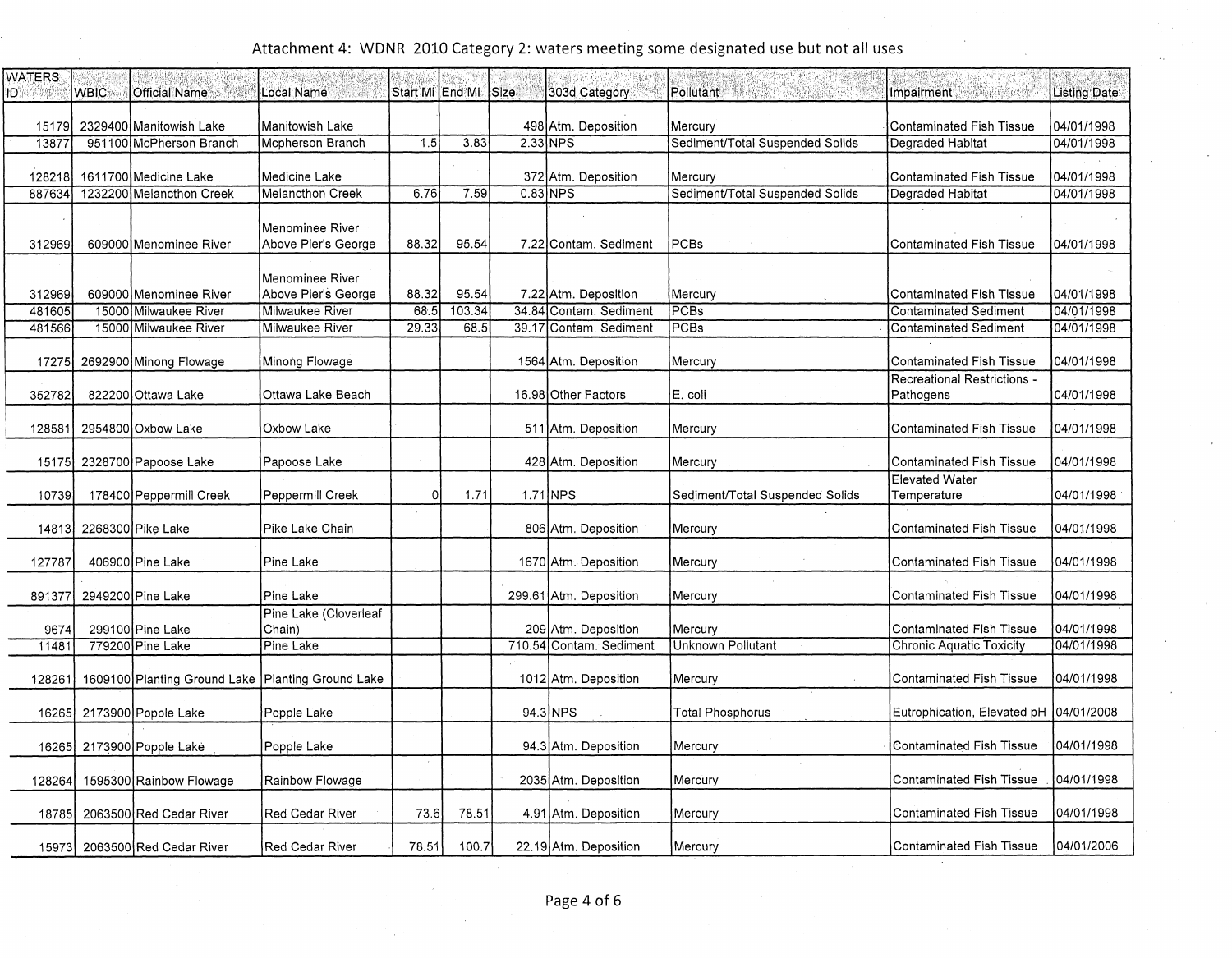| <b>WATERS</b><br>ÎD | <b>WBIC</b>     | <b>Official Name</b>      | Local Name                              | Start Mi lEnd Mi | $\frac{1}{2}$ | Size     | 303d Category            | Pollutant                         | Impairment                           | Listing Date |
|---------------------|-----------------|---------------------------|-----------------------------------------|------------------|---------------|----------|--------------------------|-----------------------------------|--------------------------------------|--------------|
| 888574              |                 | 2063500 Red Cedar River   | <b>Red Cedar River</b>                  | 16.48            | 18.8          |          | 2.32 NPS                 | Mercury                           | Contaminated Fish Tissue             | 04/01/1998   |
| 15973               |                 | 2063500 Red Cedar River   | <b>Red Cedar River</b>                  | 78.51            | 100.7         |          | 22.19 Other Factors      | <b>PCBs</b>                       | <b>Contaminated Fish Tissue</b>      | 04/01/2006   |
| 15167               |                 | 2327500 Rest Lake         | <b>Rest Lake</b>                        |                  |               |          | 640 Atm. Deposition      | Mercury                           | <b>Contaminated Fish Tissue</b>      | 04/01/1998   |
| 18690               |                 | 2268400 Rice Creek        | Rice Creek (Pike Lake<br>Chain)         | $\Omega$         | 1.64          |          | 112.87 Atm. Deposition   | Mercury                           | <b>Contaminated Fish Tissue</b>      | 04/01/1998   |
| 10573               |                 | 378400 Roberts Lake       | Roberts Lake                            |                  |               |          | 452 Contam, Sediment     | Mercury                           | <b>Contaminated Fish Tissue</b>      | 04/01/1998   |
| 14810               |                 | 2267800 Round Lake        | Round Lake (Pike<br>Lake Chain)         |                  |               |          | 726 Atm. Deposition      | Mercury                           | <b>Contaminated Fish Tissue</b>      | 04/01/1998   |
| 9676                |                 | 299300 Round Lake         | Round Lake<br>(Cloverleaf Chain)        |                  |               |          | 27 Atm. Deposition       | Mercury                           | <b>Contaminated Fish Tissue</b>      | 04/01/1998   |
| 13508               |                 | 1263700 Rowan Creek       | Rowan Creek                             | Οl               | 10.41         |          | 10.41 PS/NPS Blend       | Sediment/Total Suspended Solids   | <b>Degraded Habitat</b>              | 04/01/1998   |
| 18467               |                 | 1184800 Sand Creek        | Sand Creek                              | $\Omega$         | 5.99          |          | 5.99 NPS                 | Sediment/Total Suspended Solids   | Degraded Habitat                     | 04/01/1998   |
| 11792               |                 | 817600 Scuppernong River  | Scuppernong River                       | 16.8             | 17.3          |          | 0.5 Habitat/Physical     | <b>Elevated Water Temperature</b> | <b>Elevated Water</b><br>Temperature | 04/01/2002   |
| 127703              |                 | 672300 Sea Lion Lake      | Sea Lion Lake                           |                  |               |          | 122 Atm. Deposition      | Mercury                           | <b>Contaminated Fish Tissue</b>      | 04/01/1998   |
| 128281              |                 | 1605800 Sevenmile Lake    | Sevenmile Lake                          |                  |               |          | 503 Atm. Deposition      | Mercury                           | <b>Contaminated Fish Tissue</b>      | 04/01/1998   |
| 11355               |                 | 50700 Sheboygan River     | Sheboygan River                         | 13.58            | 33.91         |          | 20.33 Contam. Sediment   | PCBs                              | <b>Contaminated Sediment</b>         | 04/01/1998   |
| 18028               |                 | 67400 Silver Lake         | Silver Lake                             |                  |               |          | 72.61 PS/NPS Blend       | <b>Total Phosphorus</b>           | <b>Fish Kills</b>                    | 04/01/1998   |
|                     |                 | South Branch              | S. Branch                               |                  |               |          |                          |                                   | <b>Elevated Water</b>                |              |
| 14430               |                 | 1806900 Trempealeau River | Trempealeau R.                          | οI               | 8.7           |          | $8.7$ NPS                | Sediment/Total Suspended Solids   | Temperature                          | 04/01/1998   |
| 15178               |                 | 2329300 Spider Lake       | Spider Lake                             |                  |               |          | 272 Atm. Deposition      | Mercury                           | Contaminated Fish Tissue             | 04/01/1998   |
| 18253               |                 | 799900 Spring Creek       | Spring Creek                            | οI               | 3.43          |          | 3.43 PS/NPS Blend        | Sediment/Total Suspended Solids   | <b>Degraded Habitat</b>              | 04/01/1998   |
|                     |                 |                           |                                         |                  |               |          |                          |                                   |                                      |              |
| 17325               |                 | 2498600 Spring Lake       | Spring Lake                             |                  |               |          | 211 Atm. Deposition      | Mercury                           | <b>Contaminated Fish Tissue</b>      | 04/01/1998   |
|                     |                 |                           |                                         |                  |               |          |                          |                                   | <b>Elevated Water</b>                |              |
| 14045               |                 | 1665800 Squaw Creek       | Squaw Creek                             | οl               | 0.07          |          | 0.07 Habitat/Physical    | <b>Elevated Water Temperature</b> | Temperature                          | 04/01/2002   |
| 18693               |                 | 2271600 Squaw Lake        | Squaw Lake                              |                  |               |          | 785 Atm. Deposition      | Mercury)                          | Contaminated Fish Tissue             | 04/01/1998   |
| 128834              |                 | 1536300 Squirrel Lake*    | Squirrel Lake                           |                  |               |          | 1352 Atm. Deposition     | Mercury                           | <b>Contaminated Fish Tissue</b>      | 04/01/1998   |
| 27283               |                 | 88 Sturgeon Bay           | Sturgeon Bay                            |                  |               |          | 4944.63 Contam. Sediment | <b>Unknown Pollutant</b>          | <b>Chronic Aquatic Toxicity</b>      | 04/01/1998   |
| 13730               |                 | 908200 Syftestad Creek    | Syftestad Creek                         | Ωl               | 5.16          | 5.16 NPS |                          | Sediment/Total Suspended Solids   | Degraded Habitat                     | 04/01/1998   |
|                     |                 |                           |                                         |                  |               |          |                          |                                   |                                      |              |
| 14814               |                 | 2268500 Turner Lake       | Turner Lake (Pike<br>Lake Chain)        |                  |               |          | 149 Atm. Deposition      | Mercury                           | <b>Contaminated Fish Tissue</b>      | 04/01/1998   |
|                     |                 |                           |                                         |                  |               |          |                          |                                   |                                      |              |
| 891092              |                 | 2903100 Twin Bear Lake    | Twin Bear Lake (Pike<br>Chain Of Lakes) |                  |               |          | 157.16 Atm. Deposition   | Mercury                           | <b>Contaminated Fish Tissue</b>      | 04/01/1998   |
|                     |                 |                           | Perennial Stream B                      |                  |               |          |                          |                                   | <b>Elevated Water</b>                |              |
| 424874              | 3000293 Unnamed |                           | (Ta4)                                   | $\circ$          | 0.32          |          | 0.32 PS/NPS Blend        | Sediment/Total Suspended Solids   | Temperature                          | 04/01/1998   |